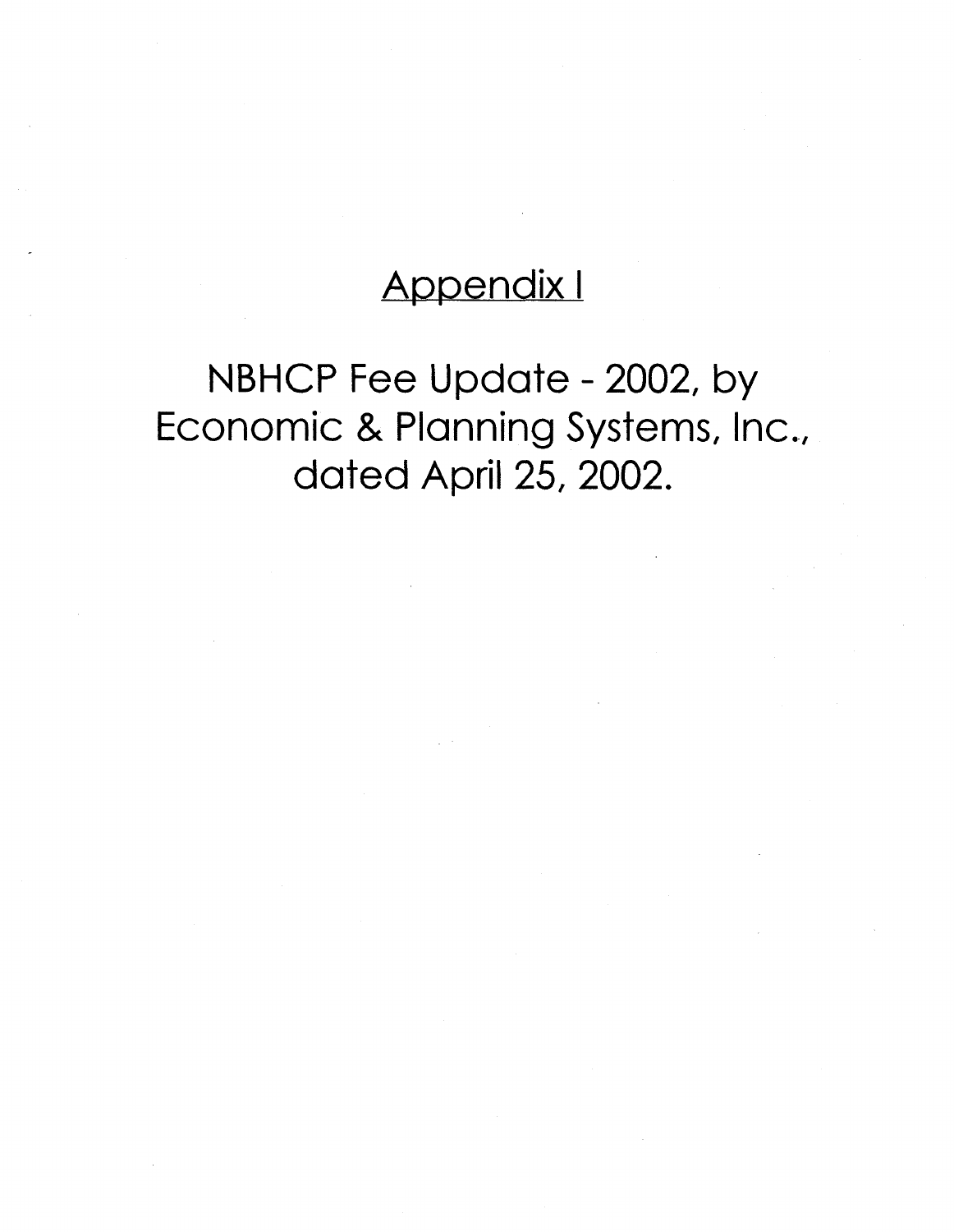

**Planning Systems** 

*Public Finance R eal Estate Economics Regional Economics Land Use Policy*

## **Memorandum**

To: John Roberts, *Natomas Basin Conservancy* From: Georgette Lorenzen and Allison Shaffer Subject: NBHCP Fee Update - 2002; EPS #12461 Date: April 25, 2002

EPS has updated the cash flow model used to estimate the Natomas Basin Habitat Conservation Plan (NBHCP) mitigation fee (the "fee") based on a number of factors that are detailed in this correspondence. The fee is composed of two components—the Base Fee and the Settlement Land Acquisition Premium (the 'Settlement Premium"). The proposed 2002 fee maintains the Settlement Premium adopted in 2001, which is due to stay in effect until October of 2002. This memorandum details the updated assumptions used to derive Base Fee amount.

Figure 1 summarizes the cost per acre of habitat and the mitigation fee for both the Base Fee and the Settlement Premium. The proposed fee level continues to assume the current HCP mitigation requirement of one half acre of mitigation land for each gross acre of developed land. Therefore, the fee shown reflects 50 percent of the cost per acre of habitat mitigation as shown in Figure 1.

The Base Fee is comprised of fee components for five funds as follows:

- Land Acquisition (LA)
- Restoration & Enhancement (RE)
- Administration/Operation &Maintenance (Admin/O&M)
- O&M Endowment
- Supplemental Endowment (for Land Acquisition)

The updated Base Fee amount was estimated based on a revised cash flow analysis prepared by EPS for each of the funds listed below. The updated assumptions are as follows:

phone: 916-649-8010 fax: 916-649-2070



DENVER phone: 303-623-3557 fax: 303-623-9049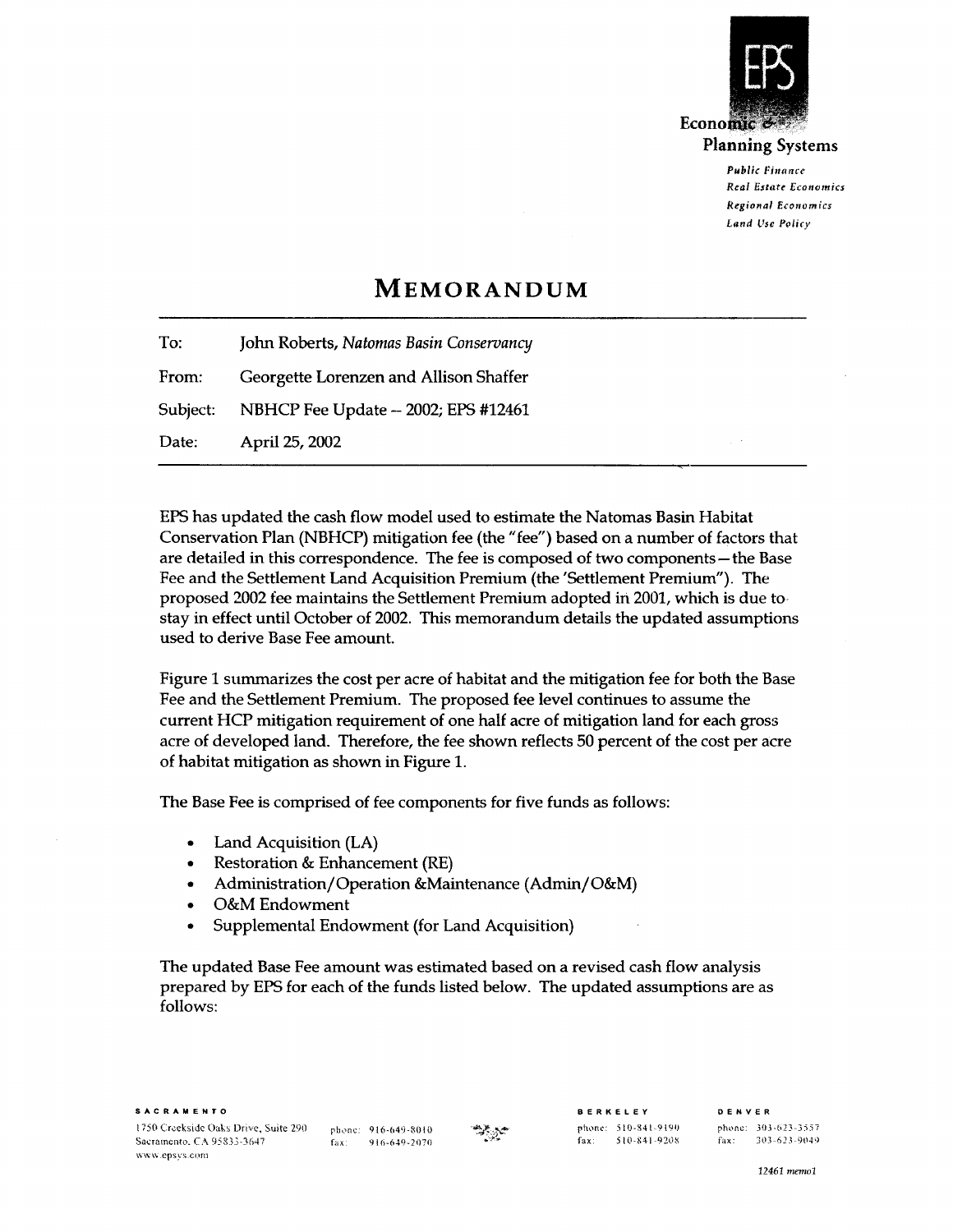- 1. *Fund Balance Adjustments:* The cash flows for each fund were updated such that the beginning balances in 2002 match actual fund balances of the NBHCP as of December 31, 2001.
- 2. *Land Acquisition Costs:* Land costs were increased from \$4,750 per acre to \$6,000 per acre (or \$11,000 per acre to \$12,250 per acre including the Settlement Premium). The increase in costs reflects increasing price pressure in the Natomas Basin for habitat preservation as witnessed by the Natomas Basin Conservancy (NBC).
- 3. *Restoration & Enhancement Costs:* In 2001 the NBC completed the first conversion of acquired acres into managed marsh (Betts/Kismat/Silva property totaling 192.5 acres). The cost to convert the acres was approximately \$1,000,000, or \$5,200 per acre. The estimated cost assumed in the 2001 update was \$2,482 per acre. Therefore, actual costs were nearly double estimated costs.

According to the NBC, estimated future costs of restoration and enhancement will be reduced somewhat from the Betts/Kismat/Silva property conversion costs. The 2002 cash flow analysis assumes a cost per acre of approximately \$5,000 per acre. In addition a contingency amount of 12% or \$164 per acre was added to the cost to cover the shortfall in revenues due to the difference in actual costs vs. budgeted costs and provide some cushion against future cost increases. As a result the total cost per acre for Restoration & Enhancement increased from \$736 per acre to \$1,565 per acre (actual cost weighted by 25% allocation of managed marsh to total acres).

In addition, the cost estimate (on a per acre basis) for completing site specific management plans for acquired mitigation land was increased from \$116 per acre to \$127 per acre. The cost increase reflects the most current cost estimate for the next site specific management plan to be completed by the NBC.

- 4. *Revised Administrative/O&M Cost Estimates:* Administrative costs were revised based on the current budget estimates of the NBC. Projected expenditures for property taxes were also increased. Assessed values of acquired mitigation land have increased resulting in an average value of \$5,100 per acre as compared to \$2,400 per acre assumed in 2001. Therefore the cost per acre for property taxes increased from \$24 per acre to \$51 per acre in Sutter County and \$25.60 to \$54.42 in Sacramento County.
- 5. *Hunting Revenues:* Projected hunting revenues are based on two primary assumptions as follows:
	- Net income will be \$12 per hunting acre
	- The percentage of mitigation land used for hunting increases from 30% in 2003 to 50% in 2009, and is maintained at 50% thereafter.

The second assumption reflects a change from the prior analysis. In 2001 it was assumed that the percentage of mitigation land used for hunting would increase from 30% in 2002 to 60% in 2010, and was maintained at 60% thereafter. The reduction in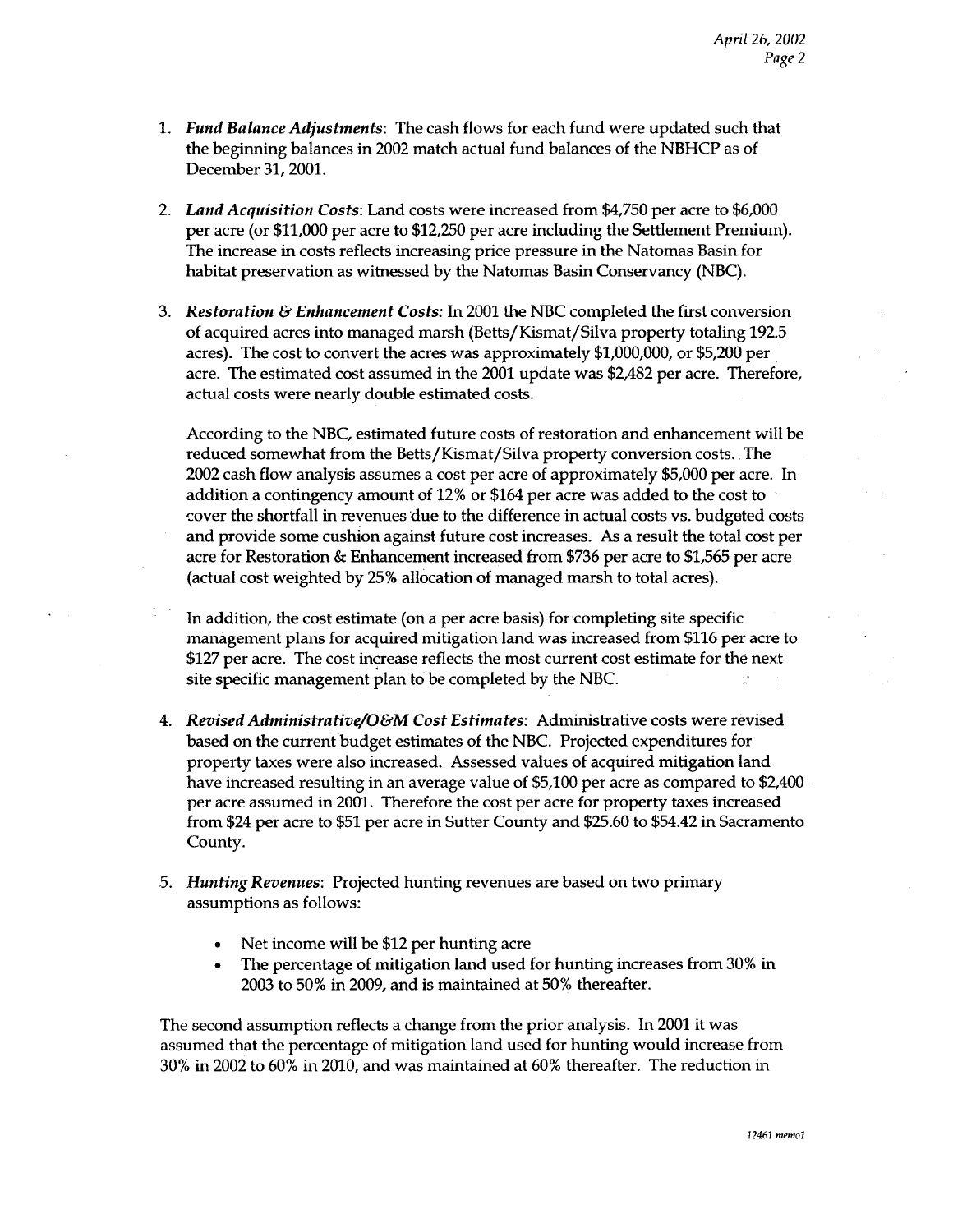acres hunted in the 2002 Update results in less hunting revenue generated. As a result, the Admin/O&M fee component was increased.

### CASH FLOW ANALYSIS

 $\sim 10^{-1}$  $\sim 10^{-11}$ 

The cash flows for each fund are summarized in Figure 2. The assumption tables for the cash flow analysis are presented in Figure 3 through Figure 5

#### SUPPLEMENTAL ENDOWMENT FUND

The Supplemental Endowment fund was created in 2001 to provide additional revenue to allow the NBC to either purchase mitigation land in advance of requirements (such as establishing a 200 reserve land surplus) or to provide a cushion for land acquisition in the case that land prices spike in any given year before the fee can be adjusted accordingly. The fee revenues generated from the supplemental endowment fund are approximately \$160,000 annually through 2015. To the extent the supplemental endowment is not drawn down, interest earnings will accrue. Figure 2 shows what the ending balance would be in the case the Supplemental Endowment fund is never drawn down. Once all land acquisition is completed, if a positive fund balance remains in the Supplemental Endowment, these monies could be transferred to the Admin/O&M fund for operations or the O&M Endowment fund at the discretion of the NBC Board of Directors.

 $\mathcal{D}(\mathcal{A})$  .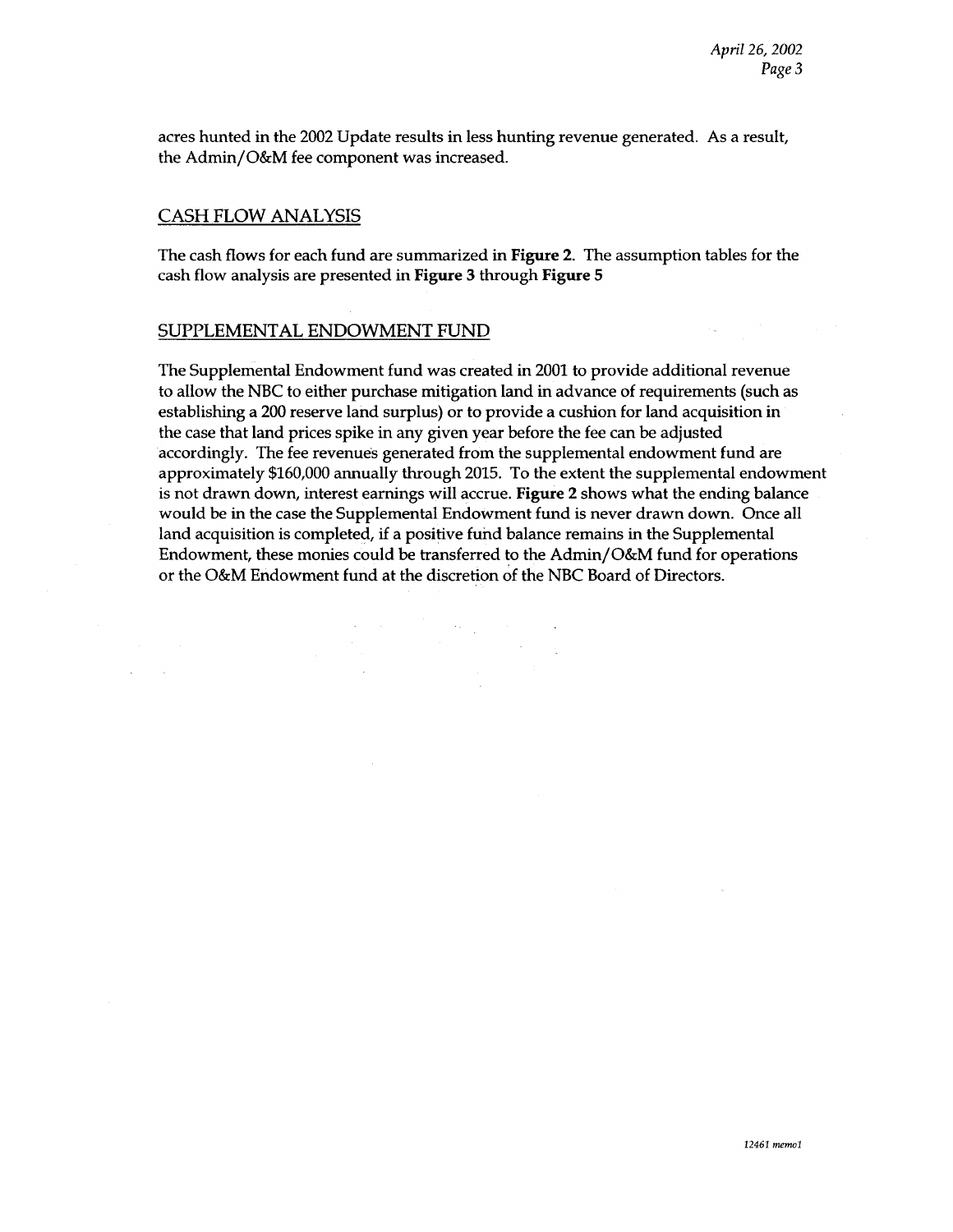**Figure 1 Natomas Basin HOP Estimation of Mitigation Fee** **Assumes:** *17,500 acres of development* 1/2 acre of mitigation land per gross acre of developed land *25% marsh*

| Cost per<br>Acre of Habitat<br>\$6,000 [1]<br>$$1,500$ [1]<br>\$7,500<br>\$1,401<br>\$164<br>\$1,565<br>$$3,110$ [2] | 1/2 Acre of Mitigation Land for Each Gross Acre of Developed Land<br><b>Mitigation Fee</b><br>per Acre of<br>Development<br>$b=a \times .5$<br>\$3,000<br>\$750<br>\$3,750<br>\$700<br>\$82 | Percent of Percent of<br><b>Base Fee</b><br>47% | <b>Total Fee</b><br>(w/ Settlement Premium)<br>31% |                               |
|----------------------------------------------------------------------------------------------------------------------|---------------------------------------------------------------------------------------------------------------------------------------------------------------------------------------------|-------------------------------------------------|----------------------------------------------------|-------------------------------|
|                                                                                                                      |                                                                                                                                                                                             |                                                 |                                                    |                               |
|                                                                                                                      |                                                                                                                                                                                             |                                                 |                                                    |                               |
|                                                                                                                      |                                                                                                                                                                                             |                                                 |                                                    |                               |
|                                                                                                                      |                                                                                                                                                                                             |                                                 |                                                    |                               |
|                                                                                                                      |                                                                                                                                                                                             |                                                 |                                                    |                               |
|                                                                                                                      |                                                                                                                                                                                             |                                                 |                                                    |                               |
|                                                                                                                      |                                                                                                                                                                                             |                                                 |                                                    |                               |
|                                                                                                                      |                                                                                                                                                                                             |                                                 |                                                    |                               |
|                                                                                                                      |                                                                                                                                                                                             |                                                 |                                                    |                               |
|                                                                                                                      |                                                                                                                                                                                             |                                                 |                                                    |                               |
|                                                                                                                      |                                                                                                                                                                                             |                                                 |                                                    |                               |
|                                                                                                                      |                                                                                                                                                                                             |                                                 |                                                    |                               |
|                                                                                                                      | \$782                                                                                                                                                                                       | 10%                                             | 7%                                                 |                               |
|                                                                                                                      | \$1.555                                                                                                                                                                                     | 20%                                             | 13%                                                |                               |
| $$3,000$ [2]                                                                                                         | \$1,500                                                                                                                                                                                     | 19%                                             | 13%                                                |                               |
| \$375                                                                                                                | \$188                                                                                                                                                                                       | 2%                                              |                                                    | 2% 5% of land acquisition fee |
| \$15,550                                                                                                             | \$7,775                                                                                                                                                                                     |                                                 |                                                    |                               |
|                                                                                                                      | \$159                                                                                                                                                                                       | 2%                                              |                                                    | 1%12% of fee for collection   |
|                                                                                                                      | \$7,934                                                                                                                                                                                     | 100%                                            | 66%                                                |                               |
|                                                                                                                      |                                                                                                                                                                                             |                                                 |                                                    |                               |
|                                                                                                                      |                                                                                                                                                                                             |                                                 |                                                    |                               |
| \$6,250                                                                                                              | \$3.125                                                                                                                                                                                     |                                                 |                                                    |                               |
|                                                                                                                      |                                                                                                                                                                                             |                                                 |                                                    |                               |
|                                                                                                                      | \$3,947                                                                                                                                                                                     |                                                 |                                                    |                               |
|                                                                                                                      | \$81                                                                                                                                                                                        |                                                 |                                                    | 1% 2% of fee for collection   |
|                                                                                                                      | \$4,028                                                                                                                                                                                     |                                                 | 34%                                                |                               |
|                                                                                                                      | \$11,962                                                                                                                                                                                    |                                                 | 100%                                               |                               |
|                                                                                                                      | 1,645<br>7,895                                                                                                                                                                              | \$822                                           |                                                    | 33%                           |

[1] Based on information provided by the Natomas Basin Conservancy

Administration/O&M and Endowment Fund costs set based on cash flow analysis, ensuring that fund balances are positive in year 50 and that annual interest earnings in endowment fund exceed drawdown by Admin/O&M fund.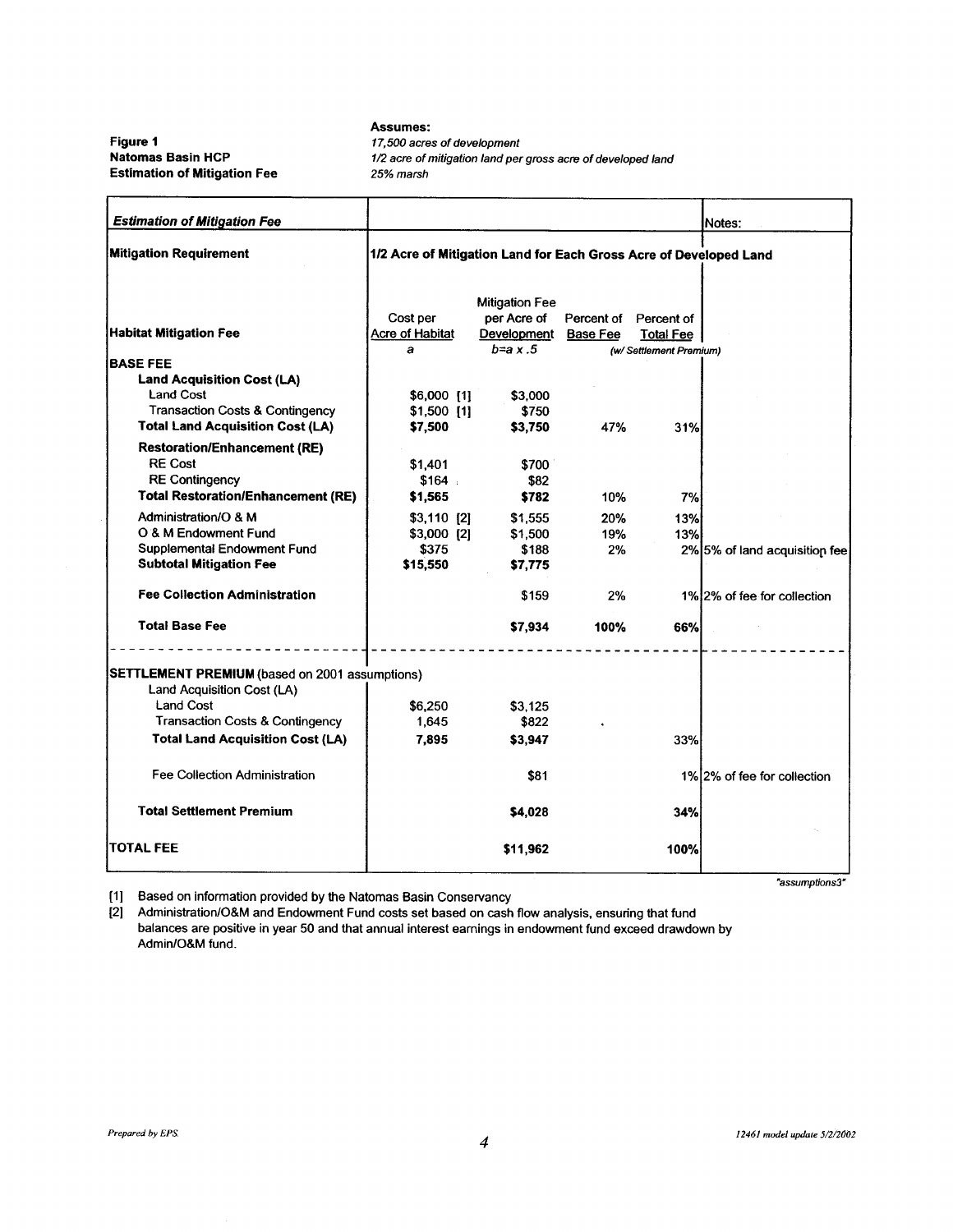| Cash Flow Summary-2002\$                                                                                                 |                                                                |                                  |                                    |                                        |                                             |                                                  | 3.0% Interest Rate                                     |                                                       |                                                         |  |
|--------------------------------------------------------------------------------------------------------------------------|----------------------------------------------------------------|----------------------------------|------------------------------------|----------------------------------------|---------------------------------------------|--------------------------------------------------|--------------------------------------------------------|-------------------------------------------------------|---------------------------------------------------------|--|
|                                                                                                                          | Total<br>1996-2045                                             | 1<br>1996                        | $\overline{2}$<br>1997             | $\overline{\mathbf{3}}$<br>1998        | 4<br>1999                                   | 5<br>2000                                        | 6<br>2001                                              | 7<br>2002                                             | 8<br>2003                                               |  |
| <b>LAND ACQUISITION</b>                                                                                                  |                                                                | $\overline{[1]}$                 | $[1]$                              | $[1]$                                  | $\overline{[2]}$                            |                                                  |                                                        |                                                       |                                                         |  |
| <b>Beginning Balance</b>                                                                                                 |                                                                | \$0                              | \$55,641                           | \$248,442                              | \$2,777,379                                 | \$587,176                                        | \$563,113                                              | \$2.225,278                                           | \$3,998,244                                             |  |
| <b>Total Revenues</b><br><b>Total Expenditures</b><br>Transfers from Admin/O&M Fund<br><b>Balance Adjustments</b>        | \$64,875,701<br>( \$54, 888, 436)<br>\$0<br>\$330,566          | \$55,641<br>\$0<br>\$0<br>\$0    | \$192,801<br>\$0<br>\$0<br>\$0     | \$2,528,936<br>\$0<br>\$0<br>\$0       | \$2,734,795<br>( \$4,924,998)<br>\$0<br>\$0 | \$1,287,471<br>(\$1,642,100)<br>\$0<br>\$330,566 | \$3,198,070<br>(\$1,535,905)<br>\$0<br>\$0             | \$3,928,346<br>$($ \$3,491,041)<br>\$1,335,661<br>\$0 | \$6,602,502<br>( \$6,596,587)<br>(\$1,335,661)<br>\$0   |  |
| <b>Ending Balance</b>                                                                                                    | \$10,317,832                                                   | \$55,641                         | \$248,442                          | \$2,777,379                            | \$587,176                                   | \$563,113                                        | \$2,225,278                                            | \$3,998,244                                           | \$2,668,497                                             |  |
| <b>RESTORATION &amp; ENHANCEMENTS</b>                                                                                    |                                                                |                                  |                                    |                                        |                                             |                                                  |                                                        |                                                       |                                                         |  |
| <b>Beginning Balance</b>                                                                                                 |                                                                | \$0                              | \$4,257                            | \$19,032                               | \$292,743                                   | \$589,200                                        | \$582,058                                              | \$268,280                                             | \$330,451                                               |  |
| <b>Total Revenues</b><br><b>Total Expenditures</b><br><b>Balance Adjustments</b><br><b>Ending Balance</b>                | \$12,308,413<br>(\$12,144,663)<br>(\$152,466)<br>\$11,284      | \$4,257<br>\$0<br>\$0<br>\$4,257 | \$14,775<br>\$0<br>\$0<br>\$19,032 | \$273.711<br>\$0<br>\$0<br>\$292,743   | \$296,457<br>\$0<br>\$0<br>\$589,200        | \$145,324<br>\$0<br>(\$152,466)<br>\$582,058     | \$746,644<br>(\$1,060,422)<br>\$0<br>\$268,280         | \$396,759<br>$($ \$334,587)<br>\$0<br>\$330,451       | \$1,365,844<br>$($ \$517,586) $ $<br>\$0<br>\$1,178,709 |  |
|                                                                                                                          |                                                                |                                  |                                    |                                        |                                             |                                                  |                                                        |                                                       |                                                         |  |
| <b>ADMINISTRATION/O&amp;M</b>                                                                                            |                                                                |                                  |                                    |                                        |                                             |                                                  |                                                        |                                                       |                                                         |  |
| <b>Beginning Balance</b>                                                                                                 |                                                                | \$0                              | \$4,561                            | \$70,261                               | \$621,109                                   | \$1,167,750                                      | \$1,549,539                                            | \$1,154,659                                           | ( \$111, 024)                                           |  |
| <b>Total Revenues</b><br>Drawdown on Endowment Fund<br><b>Total Expenditures</b><br>Balance Adjustments (Inc. Transfers) | \$57,086,691<br>\$16,318.765<br>( \$73,048,066)<br>(\$357,391) | \$4,561<br>\$0<br>\$0<br>\$0     | \$65,700<br>\$0<br>\$0<br>\$0      | \$657.778<br>\$0<br>(\$106,930)<br>80. | \$878,604<br>\$0<br>( \$331, 964)<br>\$0    | \$686.626<br>\$0<br>(\$547,446)<br>\$242,609     | \$816,275<br>\$0<br>( \$611, 155)<br>$($ \$600,000 $)$ | \$956,100<br>\$0<br>(\$886, 122)<br>(\$1,335,661)     | \$2,951,730<br>\$0<br>(\$1,001,443)<br>\$1,335,661      |  |
| <b>Ending Balance</b>                                                                                                    | \$0                                                            | \$4,561                          | \$70,261                           | \$621,109                              | \$1,167,750                                 | \$1,549,539                                      | \$1,154,659                                            | (\$111,024)                                           | \$3,174,923                                             |  |
| <b>O&amp;M ENDOWMENT</b>                                                                                                 |                                                                |                                  |                                    |                                        |                                             |                                                  |                                                        |                                                       |                                                         |  |
| <b>Beginning Balance</b>                                                                                                 |                                                                | \$0                              | \$3,041                            | \$13,622                               | \$152,066                                   | \$323,846                                        | \$463,981                                              | \$1,003,066                                           | \$1,788,158                                             |  |
| <b>Total Revenues</b><br>Drawdown on Endowment Fund<br><b>Balance Adjustments</b>                                        | \$61,554,999<br>(\$16,318,765)<br>\$14,076                     | \$3.041<br>\$0<br>\$0            | \$10,581<br>\$0<br>\$0             | \$138,445<br>\$0<br>\$0                | \$157,704<br>\$0<br>\$14,076                | \$140,135<br>\$0<br>\$0                          | \$539,085<br>\$0<br>\$0                                | \$785,092<br>\$0<br>SO.                               | \$2,664,606<br>\$0<br>\$0                               |  |
| <b>Ending Balance</b>                                                                                                    | \$45,250,310                                                   | \$3,041                          | \$13,622                           | \$152,066                              | \$323,846                                   | \$463,981                                        | \$1,003,066                                            | \$1,788,158                                           | \$4,452,764                                             |  |
| SUPPLEMENTAL ENDOWMENT                                                                                                   |                                                                |                                  |                                    |                                        |                                             |                                                  |                                                        |                                                       |                                                         |  |
| <b>Beginning Balance</b>                                                                                                 |                                                                | \$0                              | \$0                                | \$0                                    | \$0                                         | \$0                                              | \$0                                                    | \$73,498                                              | \$169,453                                               |  |
| <b>Total Revenues</b><br>Drawdown                                                                                        | \$7,888.598<br>\$0                                             | \$0<br>\$0                       | \$0<br>\$0                         | \$0<br>\$0                             | \$0<br>\$0                                  | \$0<br>\$0                                       | \$73,498<br>\$0                                        | \$95,955<br>\$0                                       | \$330,804<br>\$0                                        |  |
| <b>Ending Balance</b>                                                                                                    | \$7,888,598                                                    | \$0                              | \$0                                | \$0                                    | \$0                                         | \$0                                              | \$73,498                                               | \$169,453                                             | \$500,257                                               |  |

Page 1 of 6

**Assumes:** 0.0% Inflation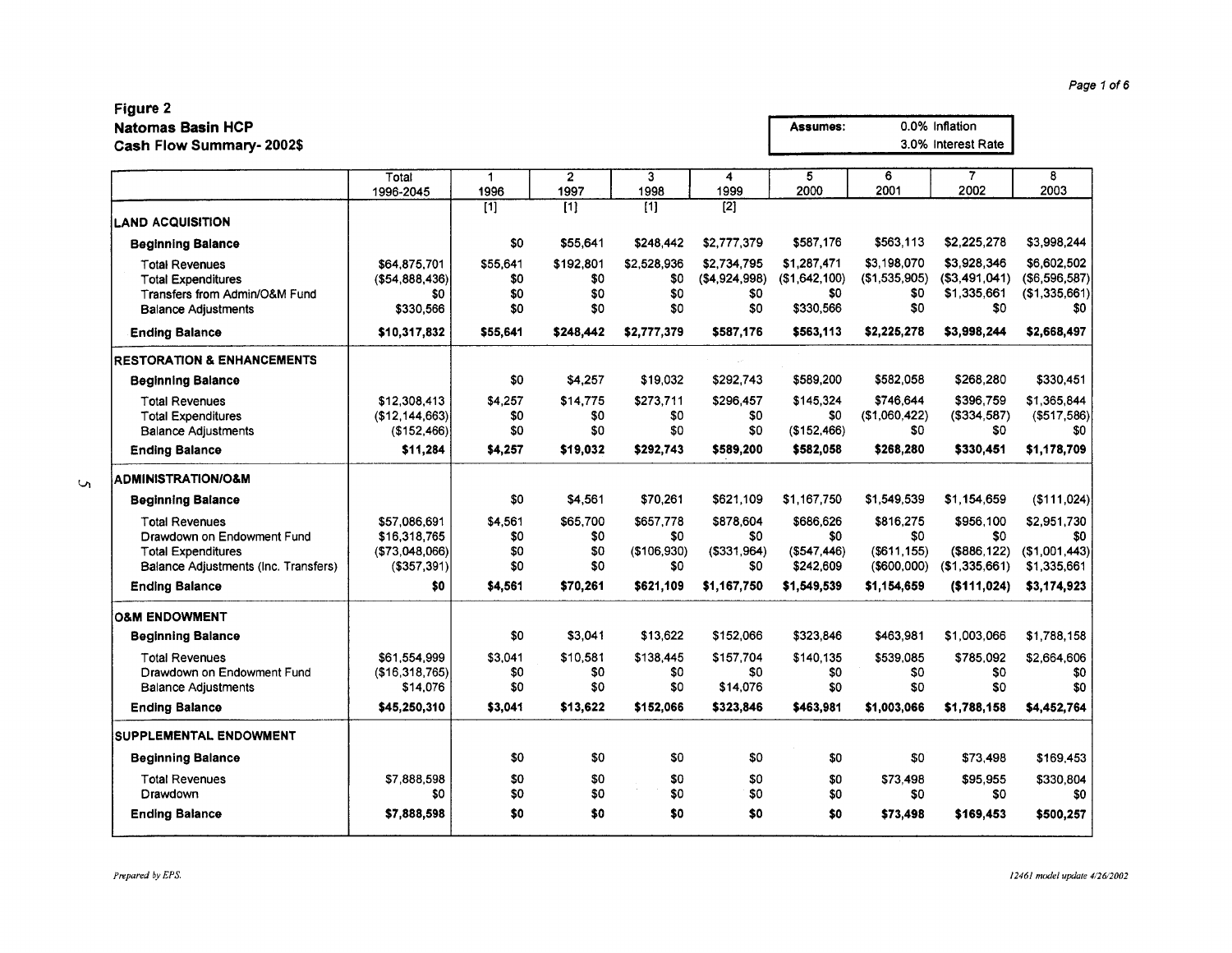|                                                                                                                          | 9<br>2004                                   | $\overline{10}$<br>2005                     | 11<br>2006                                 | 12<br>2007                                  | 13<br>2008                                 | 14<br>2009                                 | 15<br>2010                                 | 16<br>2011                                 | $\overline{17}$<br>2012                    |
|--------------------------------------------------------------------------------------------------------------------------|---------------------------------------------|---------------------------------------------|--------------------------------------------|---------------------------------------------|--------------------------------------------|--------------------------------------------|--------------------------------------------|--------------------------------------------|--------------------------------------------|
| <b>LAND ACQUISITION</b>                                                                                                  |                                             |                                             |                                            |                                             |                                            |                                            |                                            |                                            |                                            |
| <b>Beginning Balance</b>                                                                                                 | \$2,668,497                                 | \$3,674,828                                 | \$4,261,960                                | \$4,809,041                                 | \$5,364,328                                | \$5,927,945                                | \$6,500,015                                | \$7,080,667                                | \$7,670,029                                |
| <b>Total Revenues</b><br><b>Total Expenditures</b><br>Transfers from Admin/O&M Fund<br><b>Balance Adjustments</b>        | \$6.652.147<br>( \$5,645,816)<br>\$0<br>\$O | \$3.410.040<br>(\$2,822,908)<br>\$0<br>\$0  | \$3.369.989<br>(\$2,822,908)<br>\$0<br>\$0 | \$3,378,195<br>( \$2,822,908)<br>\$0<br>\$0 | \$3.386.525<br>(\$2,822,908)<br>\$0<br>\$0 | \$3,394.979<br>(\$2,822,908)<br>\$0<br>\$0 | \$3,403,560<br>(\$2,822,908)<br>\$0<br>\$0 | \$3.412.270<br>(\$2,822,908)<br>SO.<br>\$0 | \$3,421.110<br>(\$2,822,908)<br>\$0<br>\$0 |
| <b>Ending Balance</b>                                                                                                    | \$3,674,828                                 | \$4.261.960                                 | \$4,809,041                                | \$5,364,328                                 | \$5,927,945                                | \$6,500,015                                | \$7,080,667                                | \$7,670,029                                | \$8,268,231                                |
| <b>RESTORATION &amp; ENHANCEMENTS</b>                                                                                    |                                             |                                             |                                            |                                             |                                            |                                            |                                            |                                            |                                            |
| <b>Beginning Balance</b>                                                                                                 | \$1.178.709                                 | \$1.838.887                                 | \$1,000,201                                | \$330.218                                   | \$408.268                                  | \$487.957                                  | \$569.320                                  | \$652.391                                  | \$737.207                                  |
| <b>Total Revenues</b><br><b>Total Expenditures</b><br><b>Balance Adjustments</b>                                         | \$1.383.657<br>(\$723,479)<br>\$0           | \$718.069<br>(\$1,556,755)<br>\$0           | \$700.456<br>(\$1,370,440)<br>\$0          | \$686,387<br>(\$608,337)<br>\$0             | \$688.026<br>$($ \$608,337)<br>\$0         | \$689.699<br>(\$608,337)<br>\$0            | \$691,408<br>( \$608, 337)<br>\$0          | \$693.152<br>(\$608,337)<br>\$0            | \$694,934<br>(\$608.337)<br>SO.            |
| <b>Ending Balance</b>                                                                                                    | \$1,838,887                                 | \$1,000,201                                 | \$330,218                                  | \$408,268                                   | \$487,957                                  | \$569,320                                  | \$652,391                                  | \$737,207                                  | \$823,804                                  |
| <b>ADMINISTRATION/O&amp;M</b>                                                                                            |                                             |                                             |                                            |                                             |                                            |                                            |                                            |                                            |                                            |
| <b>Beginning Balance</b>                                                                                                 | \$3.174.923                                 | \$5.258.877                                 | \$5.971.849                                | \$6.622.939                                 | \$7.272.693                                | \$7,924,093                                | \$8,578,761                                | \$9,234,419                                | \$9,883,703                                |
| <b>Total Revenues</b><br>Drawdown on Endowment Fund<br><b>Total Expenditures</b><br>Balance Adjustments (Inc. Transfers) | \$3.131.104<br>\$0<br>(\$1.047.150)<br>\$0  | \$1,867,931<br>\$0<br>(S1, 154, 959)<br>\$0 | \$1.902.327<br>\$0<br>(\$1,251,236)<br>\$0 | \$1.956.666<br>\$0<br>(\$1,306,912)<br>\$0  | \$2,012,938<br>\$0<br>(\$1,361,538)<br>SO. | \$2,069,781<br>\$0<br>(\$1,415,113)<br>80  | \$2,123,296<br>\$0<br>(S1, 467, 638)<br>S0 | \$2,176,840<br>\$0<br>(\$1,527,556)<br>\$0 | \$2,230,194<br>SO.<br>(\$1,587,475)<br>80  |
| <b>Ending Balance</b>                                                                                                    | \$5,258,877                                 | \$5,971,849                                 | \$6,622,939                                | \$7,272,693                                 | \$7,924,093                                | \$8,578,761                                | \$9,234,419                                | \$9,883,703                                | \$10,526,422                               |
| <b>O&amp;M ENDOWMENT</b>                                                                                                 |                                             |                                             |                                            |                                             |                                            |                                            |                                            |                                            |                                            |
| <b>Beginning Balance</b>                                                                                                 | \$4,452,764                                 | \$7,197,516                                 | \$8.721.947                                | \$10.292.335                                | \$11,910,069                               | \$13,576,578                               | \$15,293,336                               | \$17,061,859                               | \$18,883,712                               |
| <b>Total Revenues</b><br>Drawdown on Endowment Fund<br><b>Balance Adjustments</b>                                        | \$2,744,752<br>\$0<br>\$0                   | \$1,524,430<br>\$0<br>\$0                   | \$1,570,388<br>\$0<br>\$0                  | \$1,617,734<br>\$0<br>\$0                   | \$1,666,509<br>\$0<br>S <sub>0</sub>       | \$1,716,758<br>\$0<br>\$0                  | \$1,768,524<br>\$0<br>\$0                  | \$1,821,853<br>\$0<br>\$0                  | \$1,876,793<br>\$0<br>\$0                  |
| <b>Ending Balance</b>                                                                                                    | \$7.197.516                                 | \$8,721,947                                 | \$10,292,335                               | \$11,910,069                                | \$13,576,578                               | \$15,293,336                               | \$17,061,859                               | \$18,883,712                               | \$20,760,506                               |
| SUPPLEMENTAL ENDOWMENT                                                                                                   |                                             |                                             |                                            |                                             |                                            |                                            |                                            |                                            |                                            |
| <b>Beginning Balance</b>                                                                                                 | \$500,257                                   | \$840,985                                   | \$1,029,074                                | \$1,222,807                                 | \$1,422,351                                | \$1,627,881                                | \$1,839,578                                | \$2,057,625                                | \$2,282,214                                |
| <b>Total Revenues</b><br>Drawdown                                                                                        | \$340.728<br>\$0                            | \$188,090<br>\$0                            | \$193,732<br>\$0                           | \$199,544<br>\$0                            | \$205,531<br>\$0                           | \$211,697<br>\$0                           | \$218.047<br>\$0                           | \$224,589<br>\$0                           | \$231,327<br>\$0                           |
| <b>Ending Balance</b>                                                                                                    | \$840,985                                   | \$1,029,074                                 | \$1,222,807                                | \$1,422,351                                 | \$1,627,881                                | \$1,839,578                                | \$2,057,625                                | \$2,282,214                                | \$2,513,541                                |

Prepared by EPS.

 $\sigma$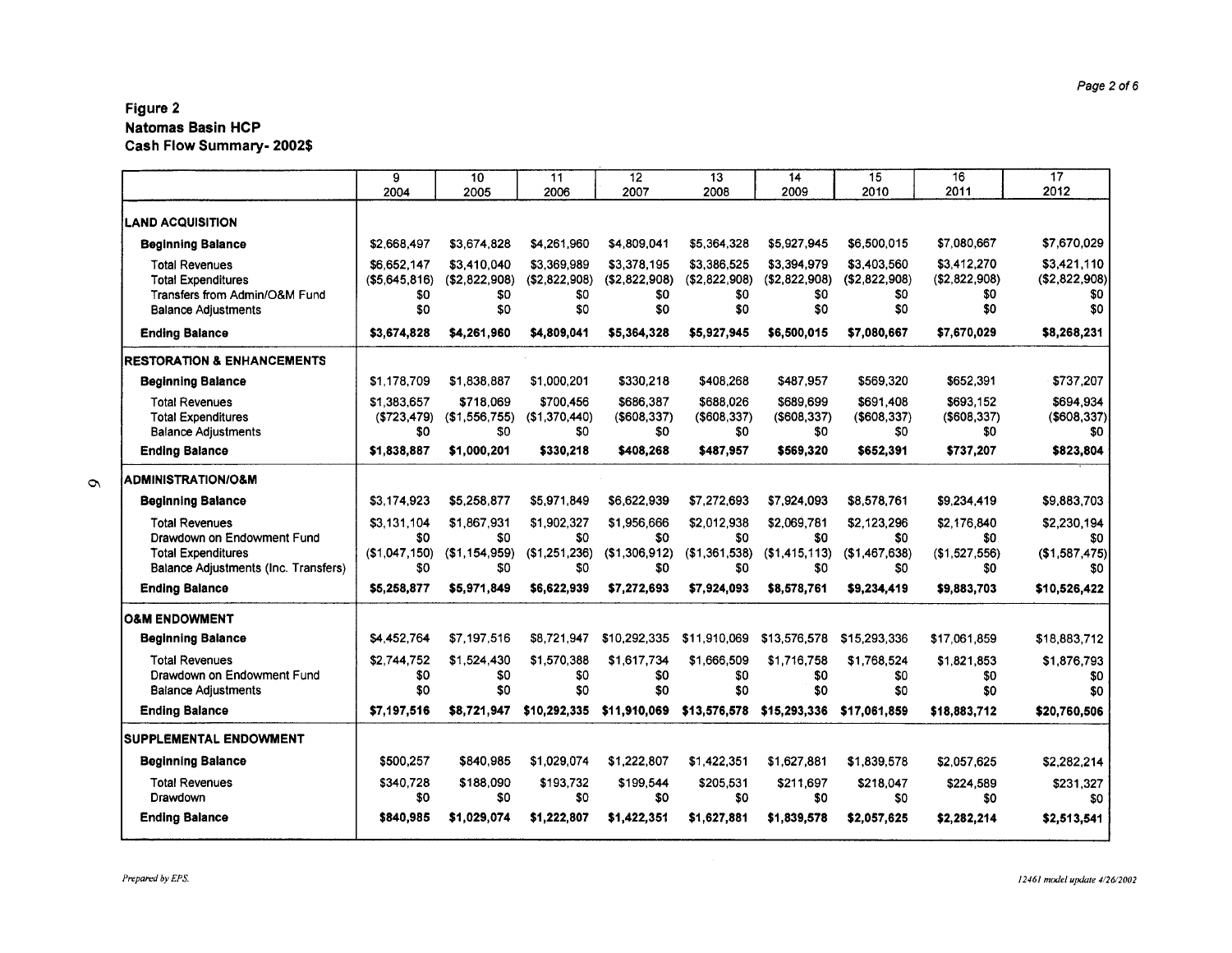|                                                                                                                                                   | $\overline{18}$<br>2013                                    | 19<br>2014                                                | $\overline{20}$<br>2015                                    | $\overline{21}$<br>2016                                   | $\overline{22}$<br>2017                                    | $\overline{23}$<br>2018                                    | $\overline{24}$<br>2019                                 | $\overline{25}$<br>2020                                 |
|---------------------------------------------------------------------------------------------------------------------------------------------------|------------------------------------------------------------|-----------------------------------------------------------|------------------------------------------------------------|-----------------------------------------------------------|------------------------------------------------------------|------------------------------------------------------------|---------------------------------------------------------|---------------------------------------------------------|
|                                                                                                                                                   |                                                            |                                                           |                                                            |                                                           |                                                            |                                                            |                                                         |                                                         |
| <b>LAND ACQUISITION</b>                                                                                                                           |                                                            |                                                           |                                                            |                                                           |                                                            |                                                            |                                                         |                                                         |
| <b>Beginning Balance</b>                                                                                                                          | \$8.268.231                                                | \$8,875,406                                               | \$9.491.688                                                | \$10.117.215                                              | \$10.317.832                                               | \$10.317.832                                               | \$10.317,832                                            | \$10.317,832                                            |
| <b>Total Revenues</b><br><b>Total Expenditures</b><br>Transfers from Admin/O&M Fund<br><b>Balance Adjustments</b>                                 | \$3,430.083<br>(\$2,822,908)<br>\$0<br>\$0                 | \$3,439,191<br>(\$2,822,908)<br>80<br>\$0                 | \$3,448,435<br>(\$2,822,908)<br>\$0<br>\$0                 | \$200,616<br>\$0<br>\$0<br>\$0                            | \$0<br>\$0<br>\$0<br>\$0                                   | \$0<br>\$O<br>\$0<br>\$0                                   | \$0<br>\$0<br>\$0<br>\$0                                | \$0<br>\$0<br>\$0<br>\$0                                |
| <b>Ending Balance</b>                                                                                                                             | \$8,875,406                                                | \$9,491,688                                               | \$10,117,215                                               | \$10,317,832                                              | \$10,317,832                                               | \$10,317,832                                               | \$10,317,832                                            | \$10,317,832                                            |
| <b>RESTORATION &amp; ENHANCEMENTS</b>                                                                                                             |                                                            |                                                           |                                                            |                                                           |                                                            |                                                            |                                                         |                                                         |
| <b>Beginning Balance</b>                                                                                                                          | \$823,804                                                  | \$912,219                                                 | \$1,002,491                                                | \$1.094.659                                               | \$564,466                                                  | \$11,284                                                   | \$11,284                                                | \$11,284                                                |
| <b>Total Revenues</b><br><b>Total Expenditures</b><br><b>Balance Adjustments</b>                                                                  | \$696,752<br>( \$608, 337)<br>\$0                          | \$698,609<br>$($ \$608,337 $)$<br>SO.                     | \$700,505<br>$($ \$608,337 $)$<br>\$0                      | \$22,988<br>(\$553, 181)<br>\$0                           | \$0<br>( \$553, 181)<br>\$0                                | \$0<br>\$0<br>\$0                                          | \$0<br>\$0<br>\$0                                       | \$0<br>\$0<br>\$0                                       |
| <b>Ending Balance</b>                                                                                                                             | \$912,219                                                  | \$1,002,491                                               | \$1,094,659                                                | \$564,466                                                 | \$11,284                                                   | \$11,284                                                   | \$11,284                                                | \$11,284                                                |
| <b>ADMINISTRATION/O&amp;M</b>                                                                                                                     |                                                            |                                                           |                                                            |                                                           |                                                            |                                                            |                                                         |                                                         |
| <b>Beginning Balance</b>                                                                                                                          | \$10,526,422                                               | \$11,162,378                                              | \$11,791.369                                               | \$12,411,461                                              | \$11,751,733                                               | \$11,041,704                                               | \$10,310,374                                            | \$9,557,105                                             |
| <b>Total Revenues</b><br>Drawdown on Endowment Fund<br><b>Total Expenditures</b><br>Balance Adjustments (Inc. Transfers)<br><b>Ending Balance</b> | \$2.283.350<br>\$0<br>(\$1,647,394)<br>\$0<br>\$11,162,378 | \$2,336,304<br>80<br>(\$1,707,313)<br>SO.<br>\$11,791,369 | \$2.386.894<br>\$0<br>(\$1,766,802)<br>\$0<br>\$12,411,461 | \$1.054.844<br>\$0<br>(S1,714,572)<br>\$0<br>\$11,751,733 | \$1,035,052<br>\$0<br>(\$1,745,081)<br>\$0<br>\$11,041,704 | \$1,013,751<br>SO.<br>(\$1,745,081)<br>\$0<br>\$10,310,374 | \$991,811<br>\$0<br>(\$1,745,081)<br>\$0<br>\$9,557,105 | \$969,213<br>\$0<br>(\$1,745,081)<br>\$0<br>\$8,781,237 |
| <b>O&amp;M ENDOWMENT</b>                                                                                                                          |                                                            |                                                           |                                                            |                                                           |                                                            |                                                            |                                                         |                                                         |
| <b>Beginning Balance</b>                                                                                                                          | \$20,760,506                                               | \$22,693,899                                              | \$24,685,601                                               | \$26,737,375                                              | \$27,548,155                                               | \$28,383,604                                               | \$29,244,477                                            | \$30,131,551                                            |
| <b>Total Revenues</b><br>Drawdown on Endowment Fund<br><b>Balance Adjustments</b>                                                                 | \$1,933,393<br>\$0<br>S0                                   | \$1.991.703<br>\$0<br>\$0                                 | \$2.051.774<br>\$0<br>\$0                                  | \$810.780<br>\$0<br>\$0                                   | \$835,449<br>\$0<br>\$0                                    | \$860,873<br>\$0<br>\$0                                    | \$887,074<br>\$0<br>\$0                                 | \$914,076<br>\$0<br>\$0                                 |
| <b>Ending Balance</b>                                                                                                                             | \$22,693,899                                               | \$24,685,601                                              | \$26,737,375                                               | \$27,548,155                                              | \$28,383,604                                               | \$29,244,477                                               | \$30,131,551                                            | \$31,045,627                                            |
| <b>SUPPLEMENTAL ENDOWMENT</b>                                                                                                                     |                                                            |                                                           |                                                            |                                                           |                                                            |                                                            |                                                         |                                                         |
| <b>Beginning Balance</b>                                                                                                                          | \$2,513,541                                                | \$2,751,807                                               | \$2,997,221                                                | \$3,249,998                                               | \$3,347,498                                                | \$3,447,923                                                | \$3,551,361                                             | \$3,657,901                                             |
| <b>Total Revenues</b><br>Drawdown                                                                                                                 | \$238.266<br>\$0                                           | \$245.414<br>\$0                                          | \$252,777<br>\$0                                           | \$97.500<br>\$0                                           | \$100.425<br>S <sub>0</sub>                                | \$103.438<br>\$0                                           | \$106.541<br>\$0                                        | \$109.737<br>\$0                                        |
| <b>Ending Balance</b>                                                                                                                             | \$2,751,807                                                | \$2,997,221                                               | \$3,249,998                                                | \$3,347,498                                               | \$3,447,923                                                | \$3,551,361                                                | \$3,657,901                                             | \$3,767,639                                             |

Prepared by EPS.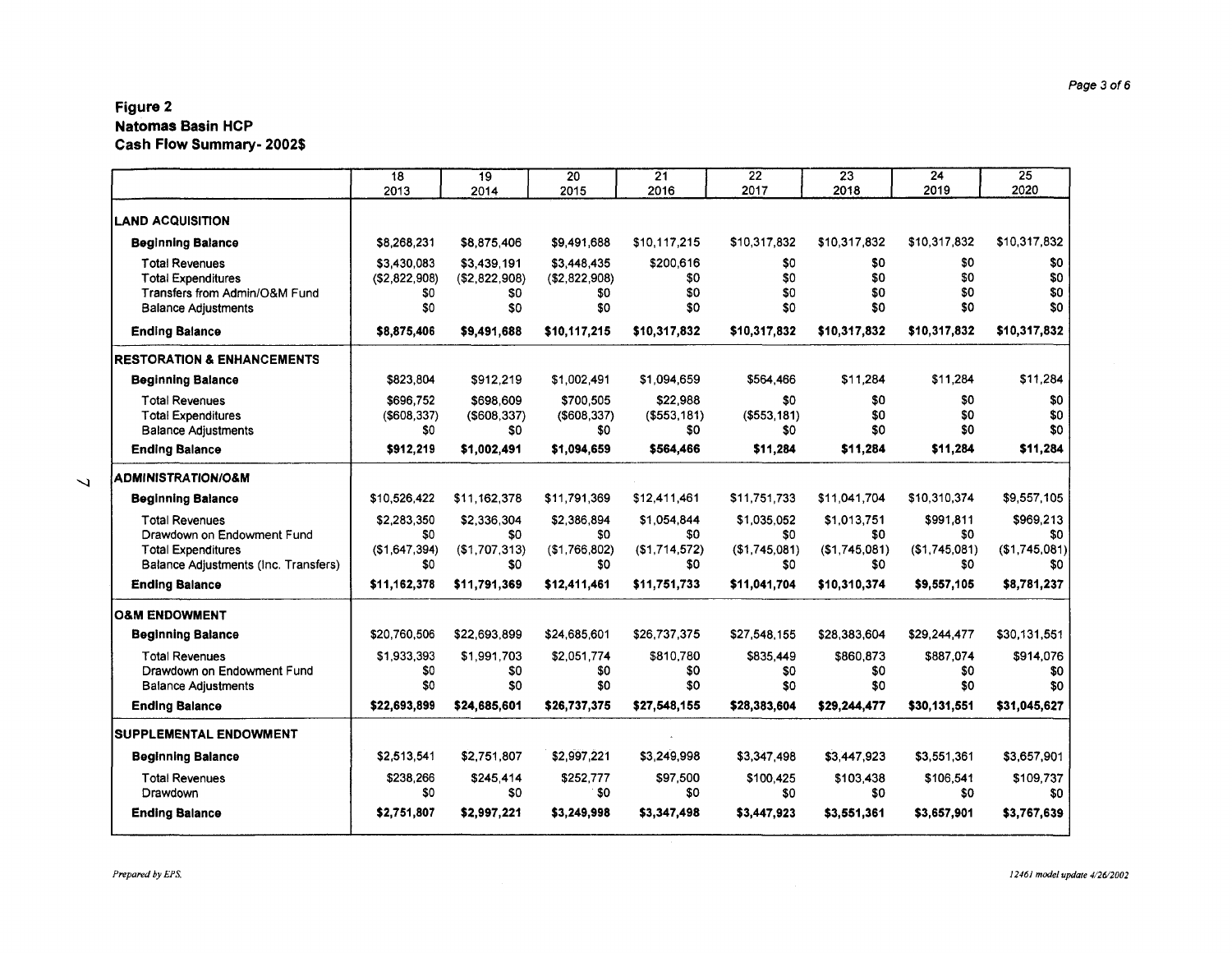|                                       | $\overline{26}$ | $\overline{27}$ | 28            | 29            | 30            | 31             | 32            | 33           | 34            |
|---------------------------------------|-----------------|-----------------|---------------|---------------|---------------|----------------|---------------|--------------|---------------|
|                                       | 2021            | 2022            | 2023          | 2024          | 2025          | 2026           | 2027          | 2028         | 2029          |
|                                       |                 |                 |               |               |               |                |               |              |               |
| <b>LAND ACQUISITION</b>               |                 |                 |               |               |               |                |               |              |               |
| <b>Beginning Balance</b>              | \$10,317,832    | \$10,317,832    | \$10,317,832  | \$10.317.832  | \$10,317,832  | \$10,317,832   | \$10,317,832  | \$10,317,832 | \$10,317,832  |
| <b>Total Revenues</b>                 | \$0             | \$0             | \$0           | \$0           | \$0           | \$0            | \$0           | \$0          | \$0           |
| <b>Total Expenditures</b>             | \$0             | \$0             | \$0           | \$0           | \$0           | \$0            | \$0           | \$0          | \$0           |
| Transfers from Admin/O&M Fund         | \$0             | \$0             | \$0           | SO.           | \$0           | \$0            | \$0           | \$0          | \$0           |
| <b>Balance Adjustments</b>            | \$0             | \$0             | \$0           | \$0           | \$0           | \$0            | \$0           | \$O          | \$0           |
| <b>Ending Balance</b>                 | \$10,317,832    | \$10,317,832    | \$10,317,832  | \$10.317.832  | \$10,317,832  | \$10,317,832   | \$10,317,832  | \$10,317,832 | \$10.317.832  |
| <b>RESTORATION &amp; ENHANCEMENTS</b> |                 |                 |               |               |               |                |               |              |               |
| <b>Beginning Balance</b>              | \$11.284        | \$11.284        | \$11.284      | \$11.284      | \$11.284      | \$11.284       | \$11.284      | \$11,284     | \$11,284      |
| <b>Total Revenues</b>                 | \$0             | \$0             | \$0           | SO.           | \$0           | \$0            | \$0           | \$0          | \$0           |
| <b>Total Expenditures</b>             | \$0             | \$0             | \$0           | \$0           | \$0           | \$0            | \$O           | \$0          | \$0           |
| <b>Balance Adjustments</b>            | \$0             | \$0             | \$0           | \$0           | \$0           | \$0            | \$O           | \$0          | \$0           |
| <b>Ending Balance</b>                 | \$11,284        | \$11,284        | \$11,284      | \$11,284      | \$11,284      | \$11,284       | \$11,284      | \$11,284     | \$11,284      |
| ADMINISTRATION/O&M                    |                 |                 |               |               |               |                |               |              |               |
| <b>Beginning Balance</b>              | \$8.781.237     | \$7,982,093     | \$7,158,975   | \$6.311.163   | \$5,437,917   | \$4,538,474    | \$3,612,047   | \$2,657,828  | \$1,674.982   |
| <b>Total Revenues</b>                 | \$945.937       | \$921,963       | \$897,269     | \$871,835     | \$845,638     | \$818,654      | \$790.861     | \$762,235    | \$732.749     |
| Drawdown on Endowment Fund            | \$0             | \$0             | \$0           | \$0           | \$O           | \$0            | \$0           | \$0          | \$0           |
| <b>Total Expenditures</b>             | (S1.745.081)    | (S1.745.081)    | (\$1,745,081) | (\$1.745.081) | (\$1,745,081) | (\$1,745,081)  | (\$1.745.081) | (S1.745.081) | (\$1,745.081) |
| Balance Adjustments (Inc. Transfers)  | \$0             | \$0             | \$0           | \$0           | \$0           | \$0            | \$0           | SO.          | \$0           |
| <b>Ending Balance</b>                 | \$7,982,093     | \$7,158,975     | \$6,311.163   | \$5,437,917   | \$4,538,474   | \$3,612,047    | \$2,657,828   | \$1,674,982  | \$662,650     |
| <b>O&amp;M ENDOWMENT</b>              |                 |                 |               |               |               |                |               |              |               |
| <b>Beginning Balance</b>              | \$31.045.627    | \$31.987.530    | \$32,958,111  | \$33,958,249  | \$34,988,846  | \$36,050,835   | \$37,145,176  | \$38,272,861 | \$39,434,909  |
| Total Revenues                        | \$941.903       | \$970,582       | \$1,000.137   | \$1,030,597   | \$1,061,989   | \$1,094,342    | \$1,127,684   | \$1,162,048  | \$1,197,464   |
| Drawdown on Endowment Fund            | \$0             | \$0             | \$0           | \$0           | \$0           | \$0            | \$0           | \$0          | \$0           |
| <b>Balance Adjustments</b>            | \$0             | \$0             | \$0           | \$0           | \$0           | \$0            | 30            | \$0          | \$0           |
| <b>Ending Balance</b>                 | \$31,987,530    | \$32,958,111    | \$33,958,249  | \$34,988,846  | \$36,050,835  | \$37,145,176   | \$38,272,861  | \$39,434,909 | \$40.632.373  |
| <b>SUPPLEMENTAL ENDOWMENT</b>         |                 |                 |               |               |               |                |               |              |               |
| <b>Beginning Balance</b>              | \$3,767,639     | \$3,880,668     | \$3,997,088   | \$4,117,000   | \$4,240,510   | \$4,367,726    | \$4,498,757   | \$4,633,720  | \$4,772,732   |
| <b>Total Revenues</b>                 | \$113,029       | \$116,420       | \$119,913     | \$123,510     | \$127,215     | \$131,032      | \$134.963     | \$139,012    | \$143,182     |
| Drawdown                              | \$0             | \$0             | \$0           | \$0           | \$0           | S <sub>0</sub> | \$0           | \$0          | \$0           |
| <b>Ending Balance</b>                 | \$3,880,668     | \$3,997,088     | \$4,117,000   | \$4,240,510   | \$4,367,726   | \$4,498,757    | \$4,633,720   | \$4,772,732  | \$4,915,914   |
|                                       |                 |                 |               |               |               |                |               |              |               |

 $\Delta \sim 10^{-11}$ 

 $\mathcal{L}^{\text{max}}_{\text{max}}$ 

 $\infty$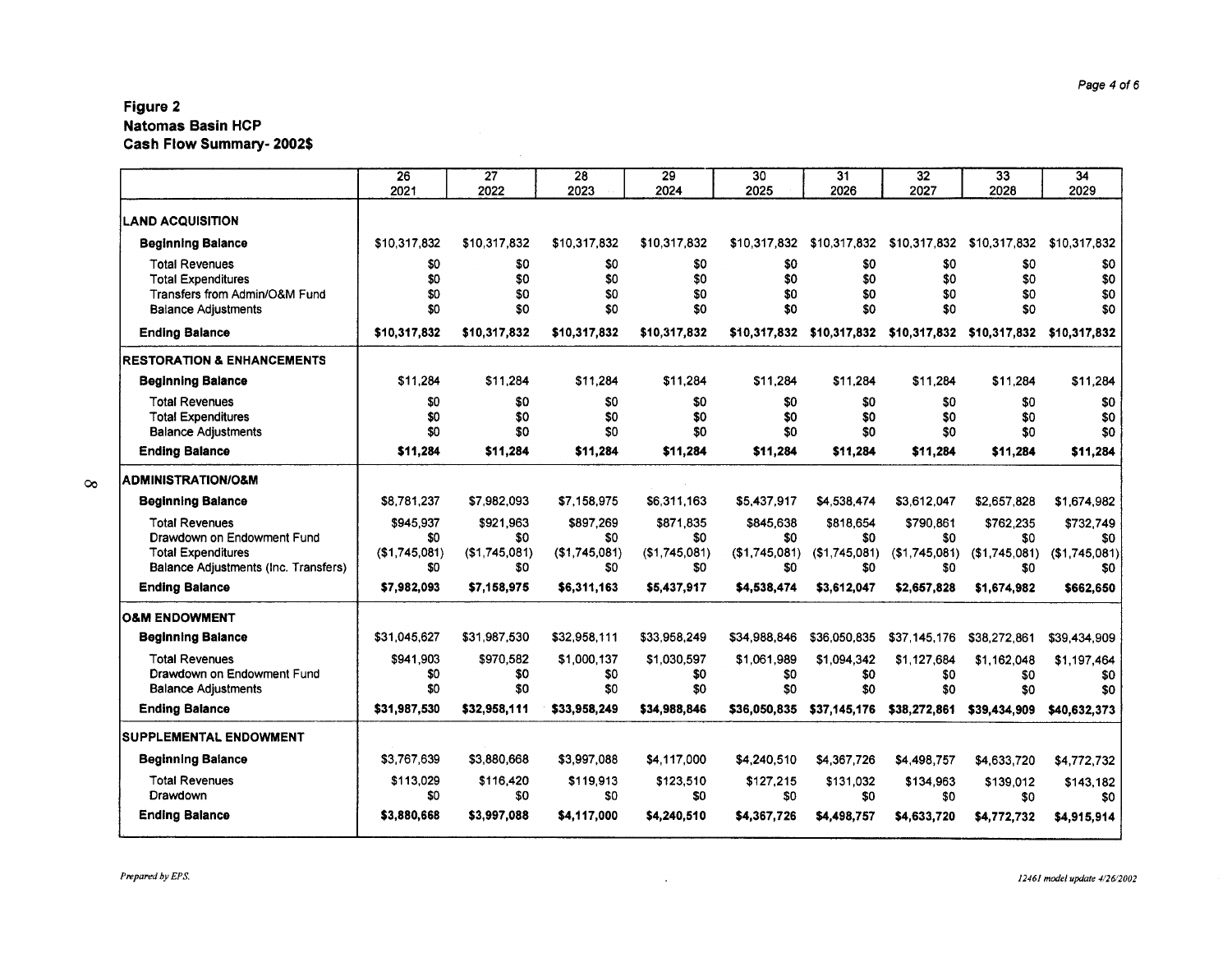|                                                                   | 35<br>2030                 | 36<br>2031           | 37<br>2032           | 38<br>2033            | 39<br>2034           | 40<br>2035           | 41<br>2036           | 42<br>2037           | 43<br>2038           |
|-------------------------------------------------------------------|----------------------------|----------------------|----------------------|-----------------------|----------------------|----------------------|----------------------|----------------------|----------------------|
| <b>LAND ACQUISITION</b>                                           |                            |                      |                      |                       |                      |                      |                      |                      |                      |
| <b>Beginning Balance</b>                                          | \$10,317,832               | \$10,317,832         | \$10,317,832         | \$10,317,832          | \$10,317,832         | \$10,317,832         | \$10,317,832         | \$10,317,832         | \$10,317,832         |
| <b>Total Revenues</b>                                             | \$0                        | \$0                  | \$0                  | \$0                   | \$0                  | \$0                  | 30                   | \$0                  | \$0                  |
| <b>Total Expenditures</b>                                         | \$0                        | \$0                  | \$0                  | \$0                   | \$0                  | \$0                  | \$0                  | \$0                  | \$0                  |
| Transfers from Admin/O&M Fund<br><b>Balance Adjustments</b>       | SO.<br>\$O                 | \$0<br>\$0           | \$0<br>\$0           | \$0<br>\$0            | \$0<br>\$0           | \$0<br>\$0           | \$0<br>\$0           | \$0<br>\$0           | \$0<br>\$0           |
| <b>Ending Balance</b>                                             | \$10.317,832               | \$10.317.832         | \$10.317.832         | \$10,317,832          | \$10,317,832         | \$10,317,832         | \$10,317,832         | \$10,317,832         | \$10,317,832         |
| <b>RESTORATION &amp; ENHANCEMENTS</b>                             |                            |                      |                      |                       |                      |                      |                      |                      |                      |
| <b>Beginning Balance</b>                                          | \$11,284                   | \$11,284             | \$11,284             | \$11,284              | \$11.284             | \$11.284             | \$11,284             | \$11.284             | \$11,284             |
| <b>Total Revenues</b>                                             | \$0                        | \$0                  | \$0                  | \$0                   | \$0                  | \$0                  | \$0                  | \$0                  | \$0                  |
| <b>Total Expenditures</b>                                         | \$0                        | \$0                  | \$0                  | \$0                   | \$0                  | \$0                  | \$0                  | \$0                  | \$0                  |
| <b>Balance Adjustments</b>                                        | \$0                        | \$0                  | \$0                  | \$0                   | \$0                  | \$0                  | \$0                  | \$0                  | \$0                  |
| <b>Ending Balance</b>                                             | \$11,284                   | \$11,284             | \$11,284             | \$11,284              | \$11,284             | \$11,284             | \$11,284             | \$11.284             | \$11,284             |
| <b>ADMINISTRATION/O&amp;M</b>                                     |                            |                      |                      |                       |                      |                      |                      |                      |                      |
| <b>Beginning Balance</b>                                          | \$662,650                  | \$0                  | \$0                  | \$0                   | \$0                  | \$0                  | \$0                  | \$0                  | \$0                  |
| <b>Total Revenues</b>                                             | \$702,380                  | \$682.500            | \$682.500            | \$682.500             | \$682,500            | \$682,500            | \$682,500            | \$682.500            | \$682,500            |
| Drawdown on Endowment Fund                                        | \$380.051                  | \$1,062.581          | \$1,062,581          | \$1,062.581           | \$1,062,581          | \$1,062,581          | \$1,062,581          | \$1,062,581          | \$1,062,581          |
| <b>Total Expenditures</b><br>Balance Adjustments (Inc. Transfers) | (S1.745.081)<br>\$0        | (\$1,745,081)<br>\$0 | (\$1,745,081)<br>\$0 | (\$1,745.081)<br>\$0  | (S1,745,081)<br>\$0  | (\$1,745,081)<br>\$0 | (\$1,745,081)<br>\$0 | (\$1,745,081)<br>\$0 | (\$1,745,081)<br>\$0 |
| <b>Ending Balance</b>                                             | \$0                        | \$0                  | \$0                  | \$0                   | \$0                  | \$0                  | \$0                  | \$0                  | \$0                  |
|                                                                   |                            |                      |                      |                       |                      |                      |                      |                      |                      |
| <b>O&amp;M ENDOWMENT</b>                                          |                            |                      |                      |                       |                      |                      |                      |                      |                      |
| <b>Beginning Balance</b>                                          | \$40,632,373               | \$41,486,286         | \$41,683,887         | \$41,888,040          | \$42,098,966         | \$42,316,894         | \$42,542,062         | \$42,774,715         | \$43,015.105         |
| <b>Total Revenues</b><br>Drawdown on Endowment Fund               | \$1,233,965<br>(\$380,051) | \$1,260,182          | \$1,266,734          | \$1,273,507           | \$1.280,509          | \$1,287,749          | \$1,295,233          | \$1,302,972          | \$1.310,973          |
| <b>Balance Adjustments</b>                                        | \$0                        | (\$1,062,581)<br>\$0 | (\$1,062,581)<br>\$0 | ( \$1,062,581)<br>\$0 | (\$1,062,581)<br>\$0 | (\$1,062,581)<br>\$0 | (\$1,062,581)<br>\$0 | (\$1,062,581)<br>\$0 | (\$1,062,581)<br>\$0 |
| <b>Ending Balance</b>                                             | \$41,486,286               | \$41,683,887         | \$41,888,040         | \$42.098.966          | \$42,316,894         | \$42,542,062         | \$42,774,715         | \$43,015,105         | \$43,263,497         |
| <b>SUPPLEMENTAL ENDOWMENT</b>                                     |                            |                      |                      |                       |                      |                      |                      |                      |                      |
| <b>Beginning Balance</b>                                          | \$4,915,914                | \$5,063,391          | \$5,215,293          | \$5,371,752           | \$5,532,904          | \$5,698,891          | \$5,869,858          | \$6,045,954          | \$6,227,332          |
| <b>Total Revenues</b>                                             | \$147,477                  | \$151,902            | \$156,459            | \$161.153             | \$165.987            | \$170.967            | \$176,096            | \$181,379            | \$186,820            |
| Drawdown                                                          | \$0                        | 80                   | \$0                  | \$0                   | \$0                  | \$0                  | \$0                  | SO.                  | \$0                  |
| <b>Ending Balance</b>                                             | \$5,063,391                | \$5,215,293          | \$5,371,752          | \$5,532,904           | \$5,698.891          | \$5,869,858          | \$6,045,954          | \$6,227,332          | \$6,414,152          |

*Page 5 of 6*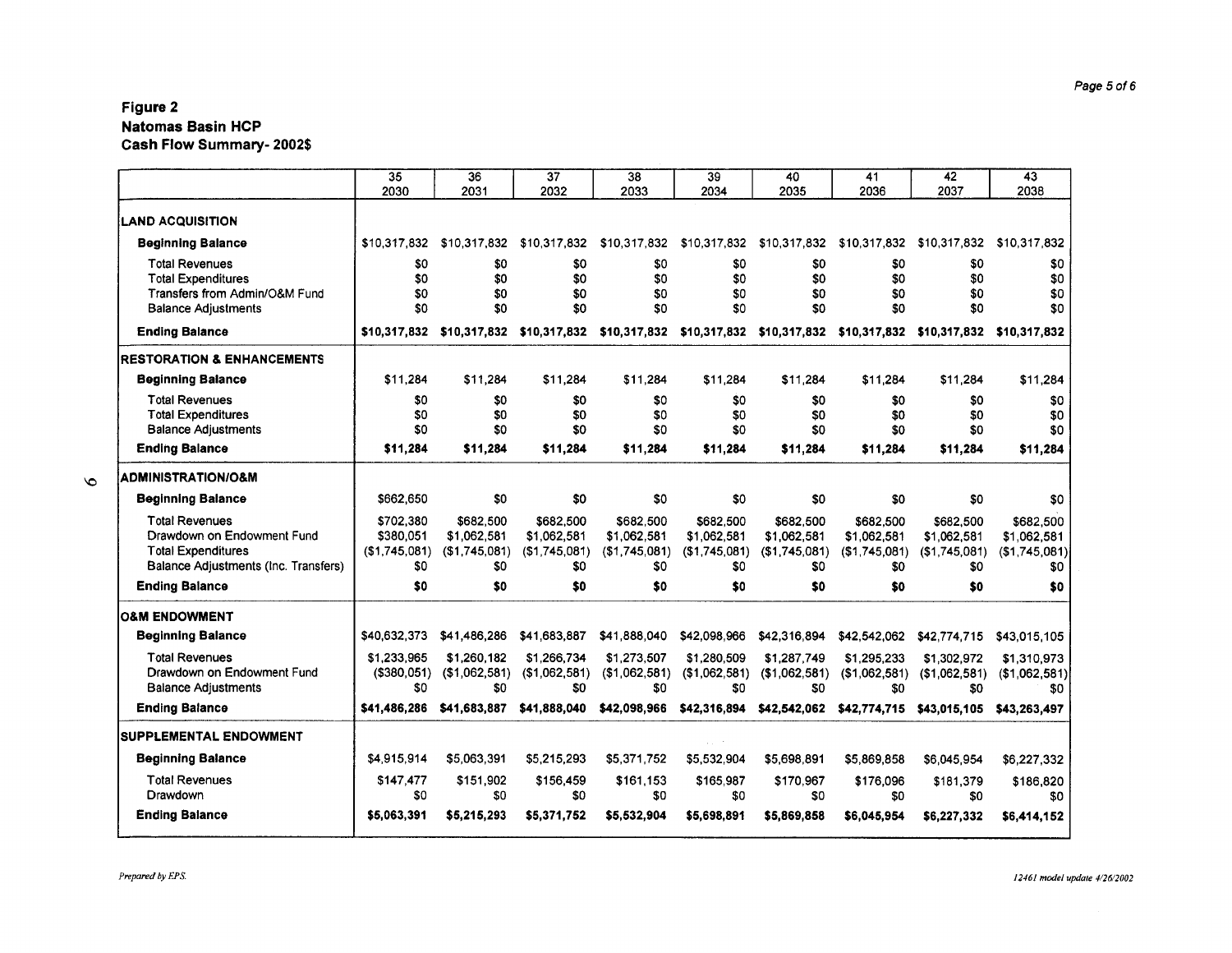|                                       | 44<br>2039     | 45<br>2040    | 46<br>2041     | 47<br>2042    | 48<br>2043    | 49<br>2044    | 50<br>2045    |
|---------------------------------------|----------------|---------------|----------------|---------------|---------------|---------------|---------------|
|                                       |                |               |                |               |               |               |               |
| <b>LAND ACQUISITION</b>               |                |               |                |               |               |               |               |
| <b>Beginning Balance</b>              | \$10.317.832   | \$10,317,832  | \$10,317,832   | \$10,317,832  | \$10,317,832  | \$10,317,832  | \$10,317,832  |
| <b>Total Revenues</b>                 | \$0            | \$0           | S <sub>0</sub> | \$0           | \$0           | \$0           | \$0           |
| <b>Total Expenditures</b>             | S <sub>0</sub> | \$0           | \$0            | \$0           | \$0           | SO.           | \$0           |
| Transfers from Admin/O&M Fund         | \$O            | \$0           | SO.            | \$0           | \$0           | \$0           | \$0           |
| <b>Balance Adjustments</b>            | \$0            | \$0           | \$0            | \$0           | \$0           | SO.           | \$0           |
| <b>Ending Balance</b>                 | \$10,317,832   | \$10,317,832  | \$10,317,832   | \$10,317,832  | \$10,317,832  | \$10,317,832  | \$10,317,832  |
| <b>RESTORATION &amp; ENHANCEMENTS</b> |                |               |                |               |               |               |               |
| <b>Beginning Balance</b>              | \$11.284       | \$11,284      | \$11,284       | \$11,284      | \$11,284      | \$11,284      | \$11,284      |
| <b>Total Revenues</b>                 | \$0            | \$0           | \$0            | \$0           | 80            | \$0           | \$0           |
| <b>Total Expenditures</b>             | \$0            | \$0           | \$0            | SO.           | SO.           | SO.           | \$0           |
| <b>Balance Adjustments</b>            | \$0            | \$0           | 80             | SO.           | \$0           | \$0           | \$0           |
| <b>Ending Balance</b>                 | \$11,284       | \$11,284      | \$11,284       | \$11,284      | \$11,284      | \$11,284      | \$11,284      |
| ADMINISTRATION/O&M                    |                |               |                |               |               |               |               |
| <b>Beginning Balance</b>              | \$0            | \$0           | \$0            | SO.           | SO.           | \$0           | SO.           |
| <b>Total Revenues</b>                 | \$682.500      | \$682,500     | \$682.500      | \$682,500     | \$682.500     | \$682.500     | \$682.500     |
| Drawdown on Endowment Fund            | \$1,062,581    | \$1,062,581   | \$1,062,581    | \$1,062,581   | \$1,062,581   | \$1,062,581   | \$1,062,581   |
| <b>Total Expenditures</b>             | (\$1,745,081)  | (\$1,745,081) | ( \$1,745,081) | (\$1,745,081) | (\$1,745,081) | (\$1,745,081) | (\$1,745,081) |
| Balance Adjustments (Inc. Transfers)  | \$0            | \$0           | \$0            | SO.           | \$0           | \$0           | \$0           |
| <b>Ending Balance</b>                 | \$0            | \$0           | \$0            | \$0           | \$0           | \$0           | \$0           |
| <b>O&amp;M ENDOWMENT</b>              |                |               |                |               |               |               |               |
| <b>Beginning Balance</b>              | \$43,263,497   | \$43,520,162  | \$43,785,380   | \$44,059,442  | \$44,342,650  | \$44,635,313  | \$44,937,756  |
| <b>Total Revenues</b>                 | \$1,319,245    | \$1,327,799   | \$1,336,643    | \$1,345,788   | \$1,355,245   | \$1.365.023   | \$1,375,135   |
| Drawdown on Endowment Fund            | (\$1,062,581)  | (\$1,062,581) | (\$1,062,581)  | (\$1,062,581) | (\$1,062,581) | (\$1,062,581) | (\$1,062,581) |
| <b>Balance Adjustments</b>            | \$0            | \$0           | \$0            | \$0           | \$0           | \$0           | \$0           |
| <b>Ending Balance</b>                 | \$43,520,162   | \$43,785,380  | \$44,059,442   | \$44,342,650  | \$44,635,313  | \$44,937,756  | \$45,250,310  |
| SUPPLEMENTAL ENDOWMENT                |                |               |                |               |               |               |               |
| <b>Beginning Balance</b>              | \$6,414,152    | \$6,606,577   | \$6,804,774    | \$7,008,918   | \$7,219,185   | \$7,435,761   | \$7,658,833   |
| <b>Total Revenues</b>                 | \$192,425      | \$198,197     | \$204,143      | \$210,268     | \$216,576     | \$223.073     | \$229,765     |
| Drawdown                              | \$0            | \$0           | \$0            | \$0           | \$0           | \$0           | \$0           |
| <b>Ending Balance</b>                 | \$6,606,577    | \$6,804,774   | \$7,008,918    | \$7,219,185   | \$7,435,761   | \$7,658,833   | \$7,888,598   |
|                                       |                |               |                |               |               |               |               |

*cash flow*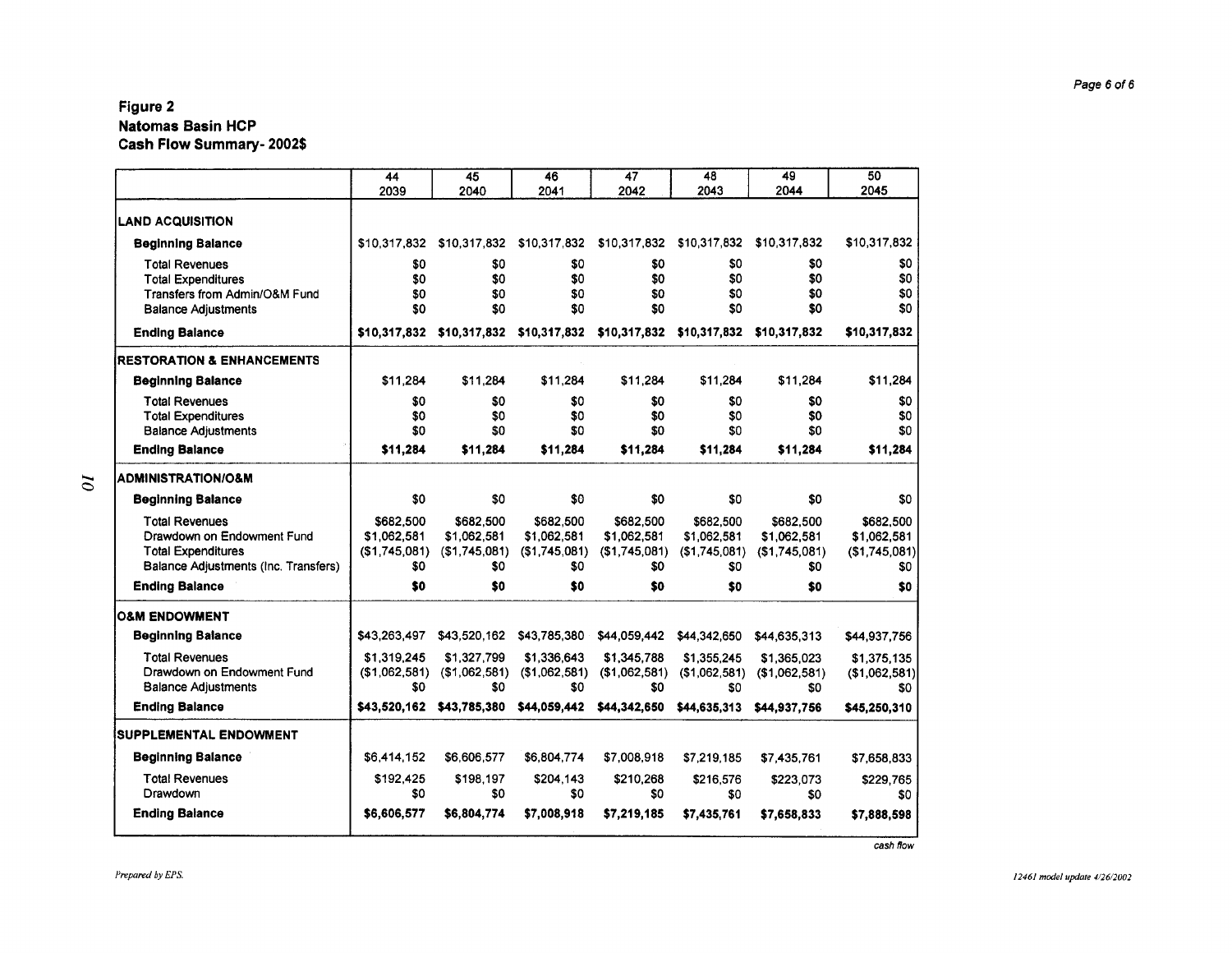### **Figure 3**

 $\Gamma$ 

#### **Natomas Basin HCP Land Acquisition and Restoration/Enhancements Cost and Acquired Habitat Land Utilization Assumptions**

#### **Assumes:**

*17,500 acres of development 1/2 acre of mitigation land per gross acre of developed land 25% marsh*

т

| <b>Part A - Assumptions</b>                        |            |                                 |                                         | Notes:                                   |
|----------------------------------------------------|------------|---------------------------------|-----------------------------------------|------------------------------------------|
| Inflation                                          | 0.0%       |                                 |                                         |                                          |
| Interest Rate                                      | 3.0%       |                                 |                                         |                                          |
|                                                    |            |                                 |                                         |                                          |
| <b>Land Acquisition Values per Acre</b>            | Land Value | Permitted<br>by Plan            | Assumed in<br><b>Financial Analysis</b> |                                          |
|                                                    |            |                                 |                                         |                                          |
| In-Basin Lands                                     | \$6,000    | 80%                             | 100%                                    | Estimated \$4,000-\$9,000 per acre range |
| Out-of-Basin Lands                                 | \$3,250    | 20%                             | 0%                                      | Estimated \$3,100-\$3,500 per acre range |
| <b>Average Land Value (1)</b>                      |            | \$6,000 Use In-Basin Land Value |                                         | per Recent Experience of NBHCP           |
| Plus Transaction Costs & Contingency               |            | \$1,500 per Acre                |                                         |                                          |
|                                                    |            |                                 |                                         |                                          |
| <b>Average Land Acquisition Cost</b>               |            | \$7,500 per acquired acre       |                                         | Beginning 1/1/01                         |
| 2002 Habitat Acres                                 |            |                                 |                                         |                                          |
| <b>Average Land Value</b>                          |            | \$9,500 per acquired acre       |                                         |                                          |
| Plus Transaction Costs & Contingency               |            | \$1,500 per acquired acre       |                                         |                                          |
| <b>Average Land Acquisition Cost</b>               |            | \$11,000 per acquired acre      |                                         |                                          |
| Estimated Use of In-Basin Lands                    |            |                                 |                                         |                                          |
| Marsh                                              | 25%        |                                 |                                         |                                          |
| <b>Existing Rice</b>                               | 50%        |                                 |                                         |                                          |
| Other/Upland                                       | 25%        |                                 |                                         |                                          |
| <b>Total Initial Use</b>                           | 100%       |                                 |                                         |                                          |
| Rice Converted to Marsh                            |            | 25% thereafter                  | After year 5, 324 acres in marsh        |                                          |
| Rice Lands (excluding land converted to marsh) (7) |            |                                 |                                         |                                          |
| Uplands/Fallow                                     | 10%        |                                 |                                         |                                          |
| <b>Leased for Other Crops</b>                      | 0%         |                                 |                                         |                                          |
| Leased Rice Base Land                              | 90%        |                                 |                                         |                                          |
| <b>Total Rice Lands</b>                            | 100%       |                                 |                                         |                                          |
|                                                    | Use        | Initial                         | Weighted                                |                                          |
| Initial Restoration/Enhancement                    | of Land    | Costs                           | Cost(6)                                 |                                          |
| <b>Expended At Time Land Is Acquired</b>           |            |                                 |                                         |                                          |
| Marsh (2)                                          | 0%         | \$0                             | \$0                                     | Note (3)                                 |
| <b>Existing Rice</b>                               | 75%        | \$0                             | \$0                                     | Note (3)                                 |
| Dry Converted to Rice                              | 0%         | \$0                             | \$0                                     | Note (3)                                 |
| Other Upland                                       | 25%        | \$0                             | \$0                                     | Note (3)                                 |
| <b>Subtotal</b>                                    | 100%       |                                 | \$0                                     |                                          |
| <b>Expended At Time Land Is Converted</b>          |            |                                 |                                         |                                          |
| Rice/Other Converted to Marsh                      | 25%        | \$5,095                         | \$1,274                                 | Note (4)                                 |
| Site Specific Plan Costs                           |            |                                 | \$127 per acre                          | Note (5)                                 |
| <b>Average Cost per Habitat Acre</b>               |            |                                 | \$1,401                                 | Weighted average cost per acre           |
|                                                    |            |                                 |                                         |                                          |

*"assumptions 1"*

**Source: Natomas Basin Conservancy**

**(1) Assumes all acquisition occurs at the average in-basin land value.**

**(2) Initial use of marsh land estimated at 0% because NBHCP estimates that little to no marshland is available for acquisition.**

**However, rice land will be converted to marsh land.**

**(3) The initial costs of marsh, existing rice, dry land converted to rice and other upland have been set to zero as no initial restoration or enhancement costs are anticipated.**

**(4) The current estimate of \$5,095 per acre is based on the estimate of \$1,235,000 spent to convert 242.4 acres to marsh through 2002.**

 $\ddot{\phantom{a}}$ 

**(5) The site specific plan cost per acre is estimated as the cost of the site specific plans prepared through 2001 divided by the total acres of all properties except Ayala, which is not yet in the plan (\$224,571 /1,772 acres).**

**(6) The cost of restoration and enhancement is weighted by the percent of acres assumed to be converted or used for that particular land use.**

**(7) Rice Lands percents included for cost and revenue calculation purposes only.**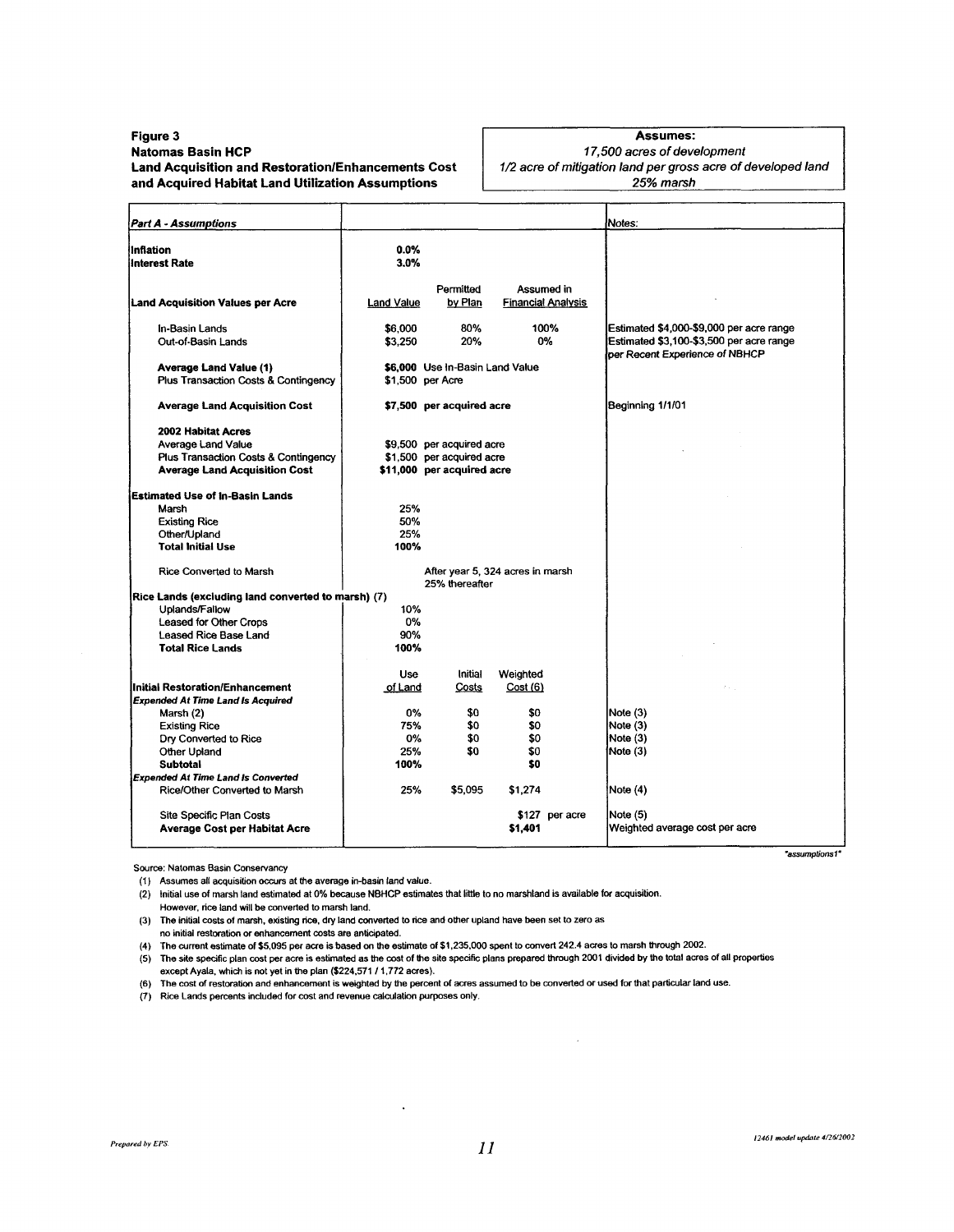#### **Figure 4 Natomas Basin HCP Operations & Maintenance Assumptions**

### **Assumes:**

*17,500 acres of development* 1/2 acre of mitigation land per gross acre of developed land *25% marsh*

| <b>Part A - Assumptions Con't</b>                  |                    |                     |                      |                                                                              |
|----------------------------------------------------|--------------------|---------------------|----------------------|------------------------------------------------------------------------------|
|                                                    |                    |                     |                      | Notes:                                                                       |
|                                                    |                    |                     |                      |                                                                              |
| <b>Operations &amp; Maintenance Costs</b>          |                    |                     |                      |                                                                              |
| Marsh                                              |                    | \$281.00 per acre   |                      | Updated Cost -- May 2001                                                     |
| Upland/Fallow                                      |                    | \$18.25 per acre    |                      | Based on Wildlands, Inc. Estimates                                           |
| Land Leased for Planted Rice Base                  |                    | \$2.96 per acre     |                      | Based on Wildlands, Inc. Estimates                                           |
| Land Leased for Other Crops                        |                    | \$2.96 per acre     |                      | alfalfa, safflower, etc.                                                     |
| Other                                              |                    | \$0.00 per acre     |                      |                                                                              |
| Hunting                                            |                    | \$0.00 per acre     |                      | Updated Cost - May 2001                                                      |
| Misc./Monitoring/Adaptive Mgmt.                    |                    | \$27.35 per acre    |                      | Based on Wildlands, Inc. Estimates                                           |
| <b>Special Assessment &amp; Property Tax Costs</b> |                    |                     |                      |                                                                              |
| Sacramento County                                  |                    |                     |                      |                                                                              |
| Reclamation District #1000                         |                    | \$13.08 per acre    |                      | Based on published tariffs and rates                                         |
| <b>NCMWA</b>                                       |                    | \$0.42 per acre     |                      | Based on published tariffs and rates                                         |
| SAFCA O&M Assessment #1                            |                    | \$5.69 per acre     |                      | Based on published tariffs and rates                                         |
| <b>CSAI Safety Lights</b>                          |                    | \$0.08 per acre     |                      | Based on published tariffs and rates                                         |
|                                                    |                    |                     |                      |                                                                              |
|                                                    |                    |                     |                      | Based on average assessed value of all properties                            |
| Property Tax [1]                                   |                    | \$54.42 per acre    |                      | acquired through Feb. 2002 - \$5,100 per acre                                |
| <b>Subtotal Sacramento County</b>                  |                    | \$73.68 per acre    |                      |                                                                              |
| <b>Sutter County</b>                               |                    |                     |                      |                                                                              |
| Reclamation District #1000                         |                    | \$13.08 per acre    |                      |                                                                              |
| <b>NCMWC</b>                                       |                    | \$0.42 per acre     |                      | Based on published tariffs and rates<br>Based on published tariffs and rates |
|                                                    |                    |                     |                      |                                                                              |
|                                                    |                    |                     |                      | Based on average assessed value of all properties                            |
| Property Tax                                       |                    | \$51.00 per acre    |                      | acquired through Feb. 2002 - \$5,100 per acre                                |
|                                                    |                    |                     |                      |                                                                              |
| <b>Subtotal Sutter County</b>                      |                    | \$64.50 per acre    |                      |                                                                              |
| <b>Administrative Costs</b>                        |                    |                     |                      |                                                                              |
|                                                    |                    |                     |                      | Figure 5 for detail                                                          |
| <b>During Development</b>                          | \$551,598 per year |                     |                      | phased in over 3-5 years                                                     |
| After All Land Acquired                            | \$468,858 per year |                     |                      |                                                                              |
|                                                    |                    |                     |                      |                                                                              |
| <b>Operations &amp; Maintenance Revenues</b>       |                    |                     |                      |                                                                              |
|                                                    |                    |                     |                      |                                                                              |
| <b>Crop Land Leases</b>                            |                    |                     |                      |                                                                              |
| Through 2002                                       |                    |                     |                      |                                                                              |
| <b>Planted Rice Base Acreage</b>                   |                    | \$160 per acre/year | normal ag. practices |                                                                              |
| Other Crops (Flex. acreage)                        |                    | \$80 per acre/year  | normal ag. practices |                                                                              |
| $2003 +$                                           |                    |                     |                      |                                                                              |
| <b>Planted Rice Base Acreage</b>                   |                    | \$160 per acre/year | normal ag. practices |                                                                              |
| Other Crops (Flex. acreage)                        |                    | \$80 per acre/year  | normal ag. practices |                                                                              |
|                                                    |                    |                     |                      |                                                                              |
| <b>Hunting</b>                                     |                    |                     |                      |                                                                              |
| Hunting Revenue per Acre                           |                    | \$12 per acre       |                      | Based on Wildlands Estimate for initial Site Plan                            |
|                                                    |                    |                     |                      |                                                                              |

**Source: Natomas Basin Conservancy**

**[1] Includes G.O. bond assessment.**

 $\hat{\mathcal{A}}$ 

"*assumptions2"*